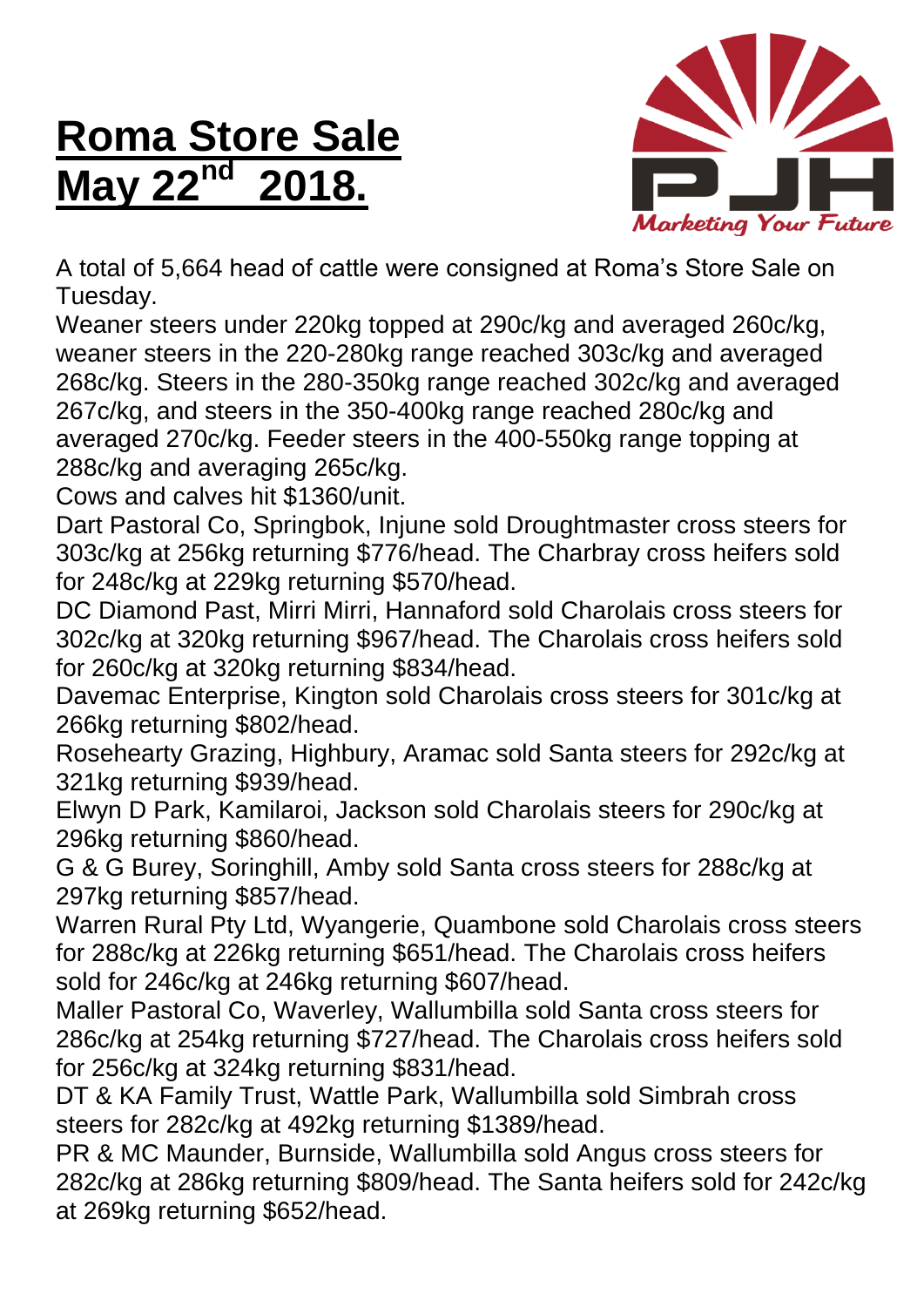S Wraight, Westmore, Roma sold Charolais cross steers for 282c/kg at 260kg returning \$733/head. The Charolais cross heifers sold for 254c/kg at 241kg returning \$614/head.

Rob Cornish Electrical Pty Ltd, Riverview, Mitchell sold Charolais steers for 281c/kg at 420kg returning \$1,181/head.

Mt Cornish Grazing Co, Mount Cornish, Muttaburra sold Santa steers for 280c/kg at 400kg returning \$1,122/head.

Malcolm Burey, Back Creek, Amby sold Charolais cross steers for 280c/kg at 310kg returning \$868/head.

G Webb, Panavista, Roma sold Charolais cross steers for 280c/kg at 274kg returning \$767/head.

M & NE McKay, Macwood, St George sold Santa steers for 268c/kg at 335kg returning \$900/head.

Heifers under 220kg topped at 246c/kg and average 225c/kg, while heifers in the 220 – 280kg range topped at 254c/kg and averaged 229c/kg. Heifers in the 280-350kg range topped at 260c/kg, averaging 238c/kg. Heifers in the 350-450kg range topped at 260c/kg, averaging 222c/kg.

RJ & DC Bennett sold Angus cross heifers for 248c/kg at 249kg returning \$618/head.

S J Lee, Nangarie, Roma sold Angus cross heifers for 238c/kg at 260kg returning \$621/head.

KM Humphreys, The Jungle, Roma sold Droughtmaster cross heifers for 230c/kg at 334kg returning \$770/head.

Cows in the 300-400kg range reached 177c/kg and averaged 153c/kg, while cows in the 400kg-500kg range reached 214c/kg and averaged

172c/kg. Cows over 500kg topped at 238c/kg, averaging 201c/kg. Bulls under 400kg topped at 264c/kg and averaged 229c/kg, while bulls in the 400 – 600kg range topped at 229c/kg and averaged 204c/kg. Bulls over 600kg topped at 242c/kg, averaging 228c/kg.

*PJH sell 2 nd position next week. Please be aware that all cattle being sold must be accompanied by a National Cattle Health Declaration as well as NVD*